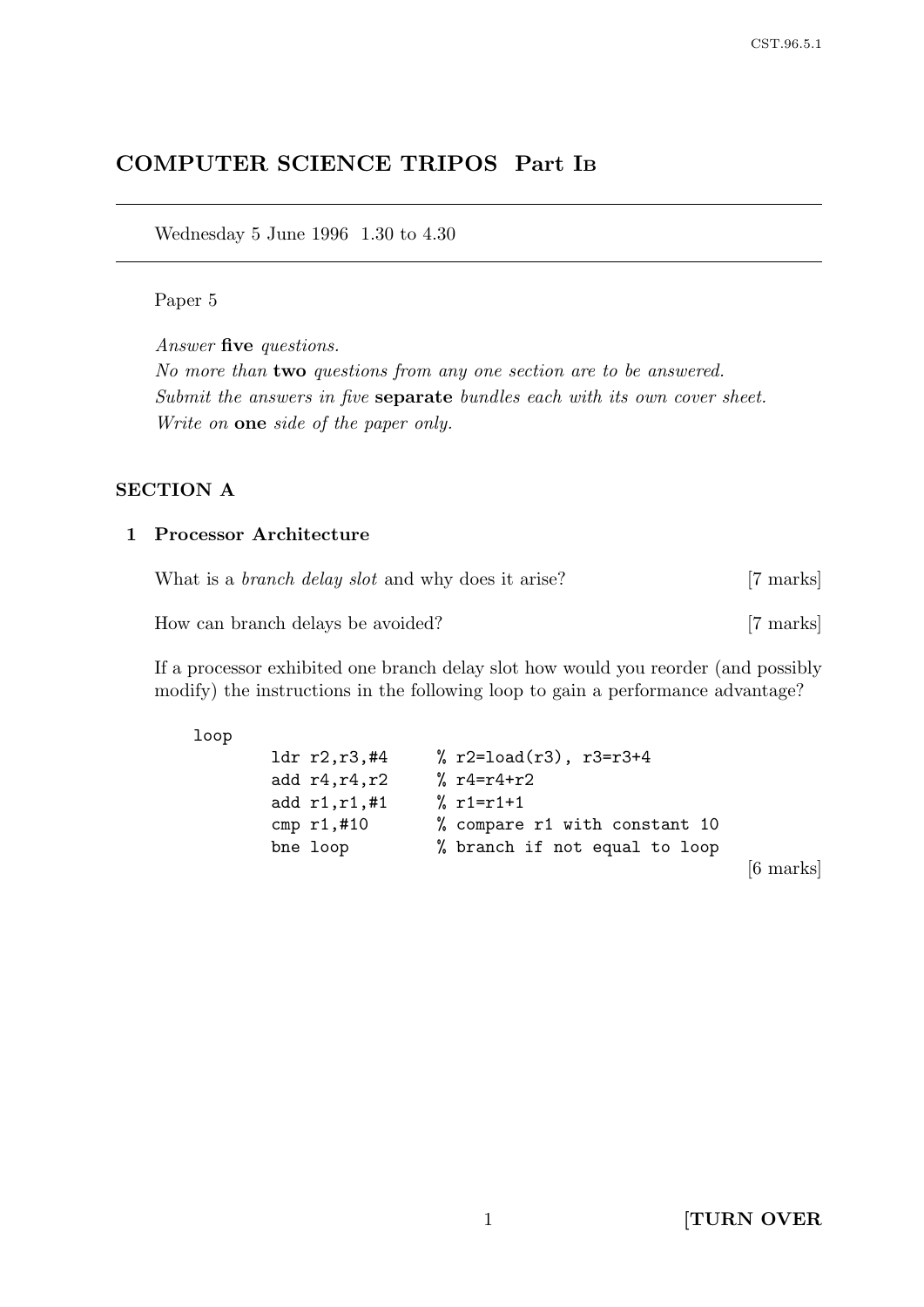# 2 Computer Architecture

Write short notes on each of the following parameters of cache design:

| $\left( a\right)$ | size                        | $[4 \text{ marks}]$ |
|-------------------|-----------------------------|---------------------|
| (b)               | mapping function            | $[4 \text{ marks}]$ |
|                   | $(c)$ replacement algorithm | $[4 \text{ marks}]$ |
| (d)               | write policy                | $[4 \text{ marks}]$ |
| (e)               | block size                  | $[4 \text{ marks}]$ |

#### 3 Digital Communication I



Hosts X and Y are communicating through the data network provided by the switches A, B, C and D and the links interconnecting them as shown above. Initially all packets are travelling through switches A, C and D.

- (a) A packet is corrupted on the link between C and D. Describe the events that take place to recover from the error when
	- $(i)$  an end to end flow and error control protocol is in operation [5 marks]
	- $(ii)$  flow and error control are performed on a hop by hop basis [5 marks]
- (b) Switch C fails. Describe the events that follow to recover when
	- (*i*) the network is a datagram network  $[5 \text{ marks}]$
	- $(ii)$  the network is connection oriented [5 marks]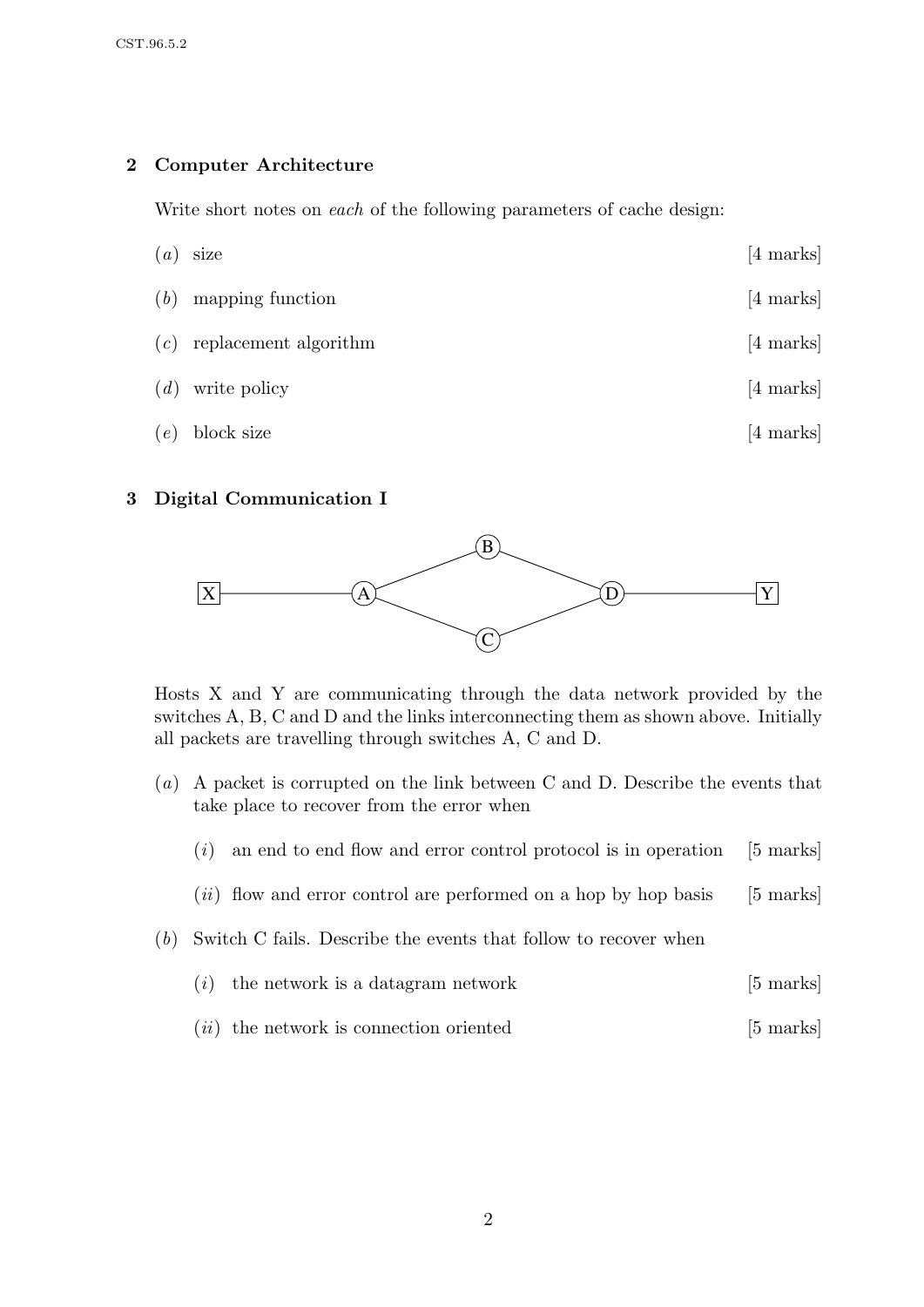## 4 Graphics

Consider the control of detail in a curve represented as a sequence of straight line segments.

Describe Douglas and Peucker's algorithm for removing superfluous points.

[10 marks]

Describe how Overhauser interpolation can be used to introduce additional points. [10 marks]

# SECTION B

#### 5 Programming in C and C++

For five of the following C or C++ features write a very short fragment of code (perhaps 2 or 3 lines will suffice in most cases) that illustrates the syntax involved. In each case explain very briefly what your example achieves.

- (a) preprocessor macros and conditional compilation
- (b) casts that convert from one pointer type to another
- $(c)$  C and C++ style comments
- (d) the declaration of a simple  $C++$  class
- $(e)$  overloading the operator  $\ddots$
- $(f)$  the C setjmp function
- $(q)$  the switch statement, including a default label

[4 marks each]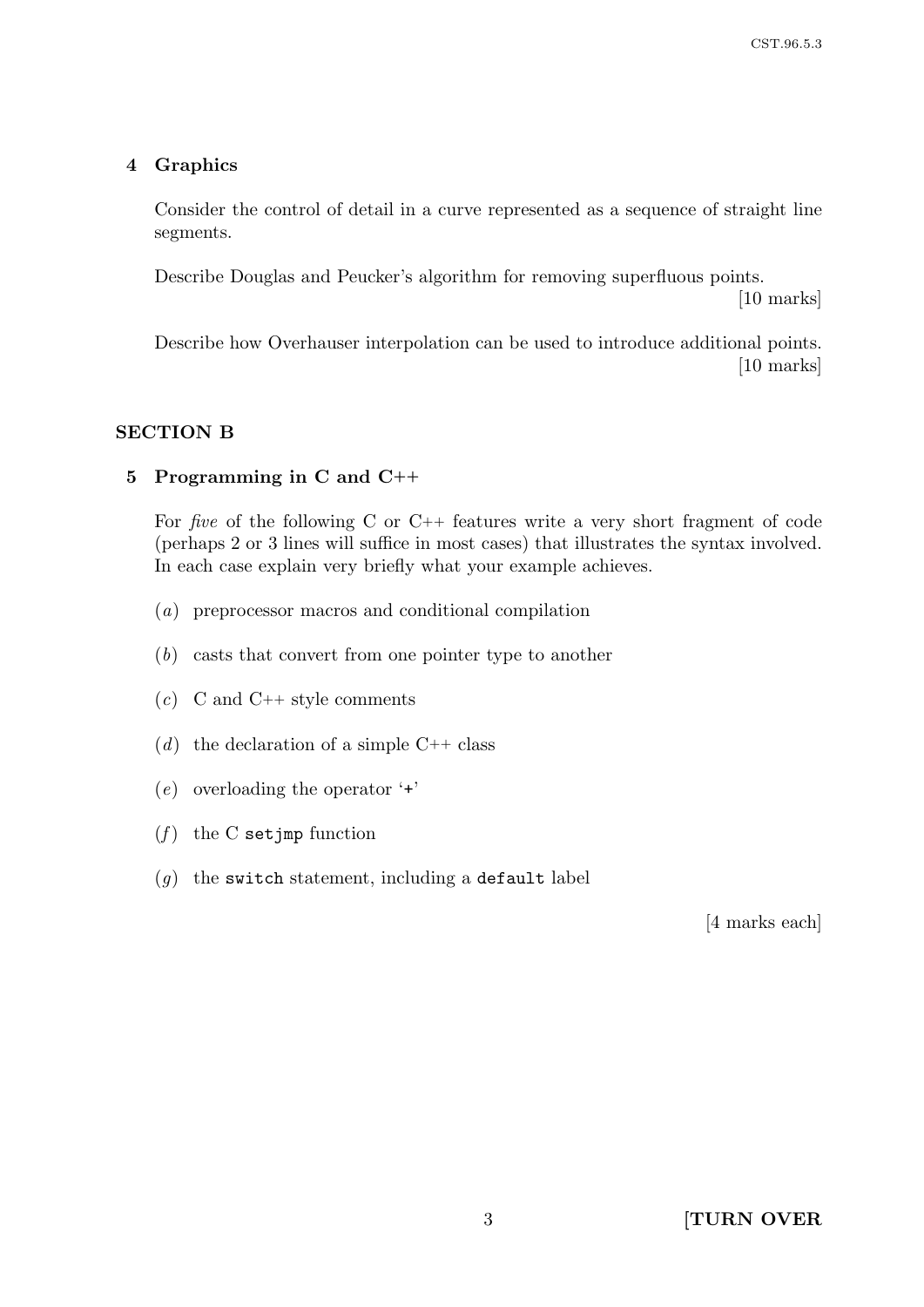# 6 Compiler Construction

...

Outline the key features of the design of the part of a compiler that will translate the abstract syntax tree representation of a program into a stack-based intermediate code. Concentrate on those features used in the translation of the following fragment:

LET  $i = k$ LET  $i = k$ WHILE (i>0) AND ( $i$ <100) DO { i := i-1;  $i := i+2$  } ...

In particular, concentrate on the mechanism you would choose to deal with

 $(a)$  the scopes of identifiers [6 marks] (b) the compilation of boolean expressions involving the operators NOT, AND and  $\mathsf{OR}$  [6 marks]  $(c)$  the translation of the WHILE command [4 marks]

 $(d)$  the translation of the two assignments [4 marks]

#### 7 Prolog for Artificial Intelligence

An ordered integer binary search tree (or OIBS tree) is either empty or a tuple  $(T, N, U)$ , where T and U are also OIBS trees and N is an integer. Every node in T has a value less than N, which in turn is less than the value of every node in U.

- (a) Give two Prolog terms which are suitable for representing an empty OIBS tree and a node in the OIBS tree respectively. [2 marks]
- (b) Define a Prolog procedure insert(Item, T, NT), where Item is an integer being inserted into OIBS tree T, producing an OIBS tree NT. If Item is already present in T, then NT equals T. [9 marks]
- $(c)$  Define a Prolog procedure lookup(Item, T), where Item is to be looked for in OIBS tree T. A lookup goal will succeed if Item is found, or fail otherwise. [9 marks]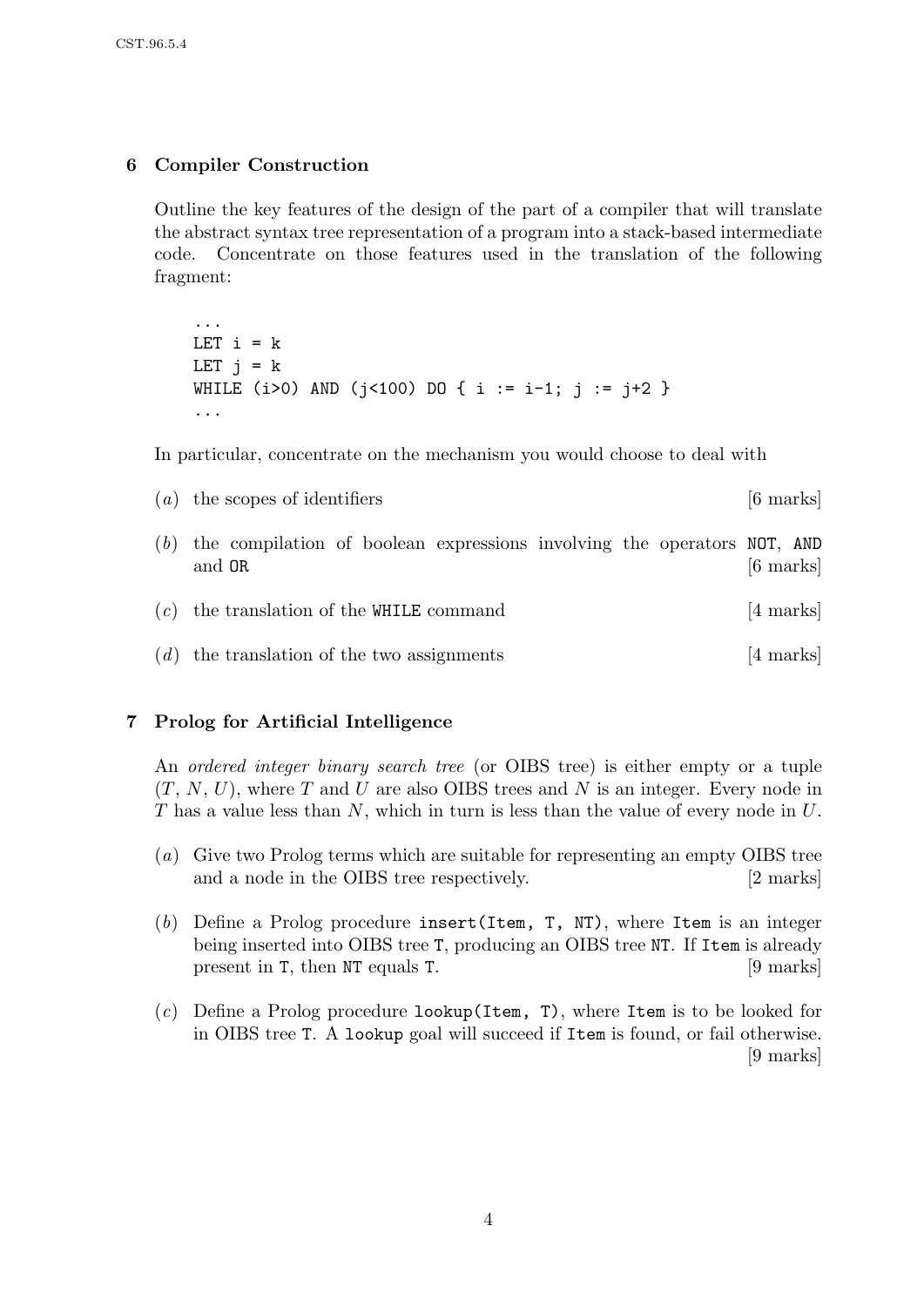#### 8 Databases

Describe the essentials of the ODMG-93 standard for Object Database Management. [7 marks]

To what extent do these proposals conform to the ANSI/SPARC architecture for database management? [3 marks]

Describe how binary relationships can be modelled directly within the ODMG-93 standard. [4 marks]

In what way is it possible to create a representation for  $n$ -ary relationships that is similar to that of the relational model? [2 marks]

Explain how these alternative approaches allow a navigational style of data manipulation as well as supporting an extension of SQL. [4 marks]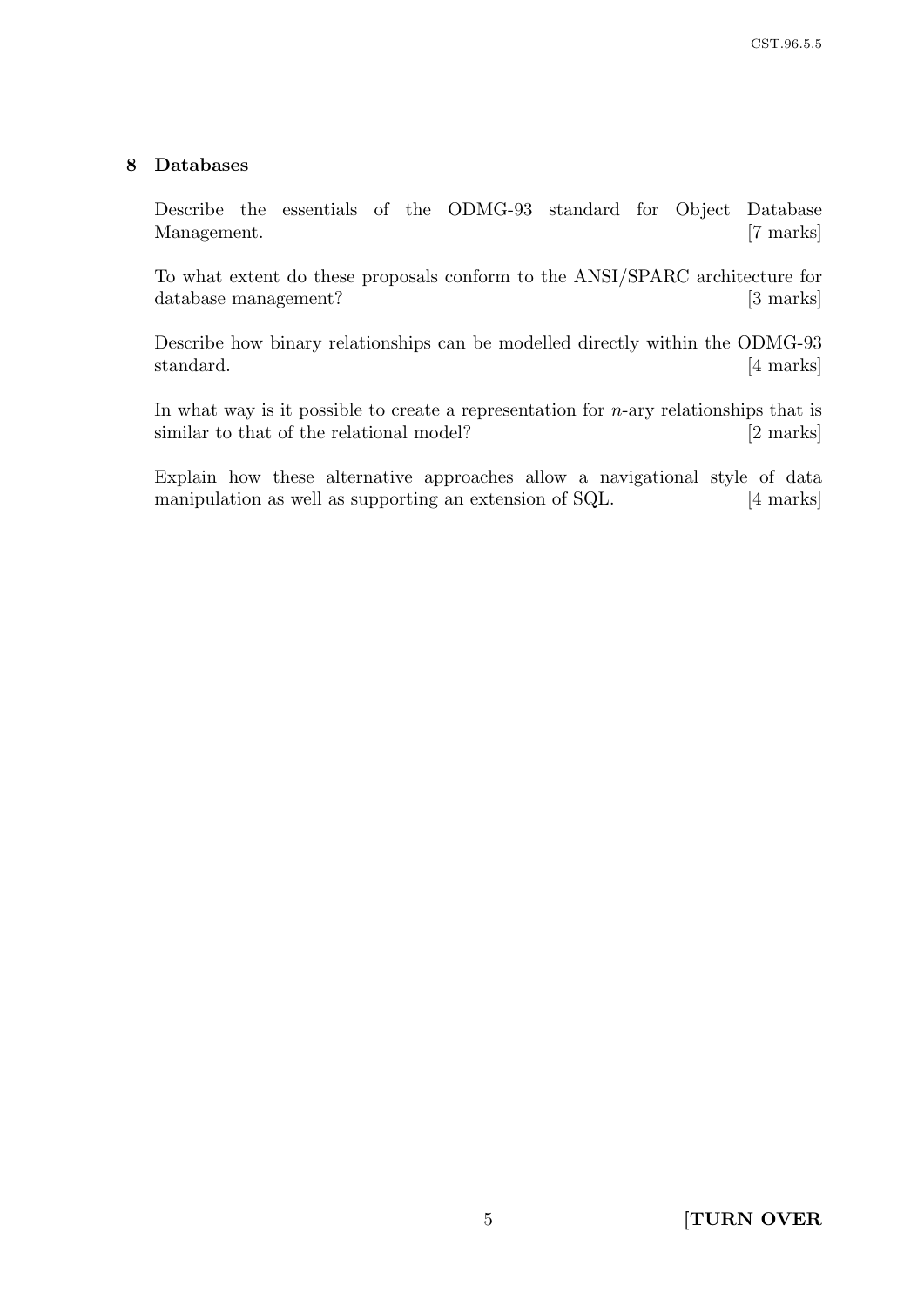# SECTION C

#### 9 Foundations of Functional Programming

Consider binary trees that are either empty (written  $\bf{L}f$ ) or have the form  $\bf{Br}$   $xt_1t_2$ where  $t_1$  and  $t_2$  are themselves binary trees. Give an encoding of binary trees in the  $\lambda$ -calculus, including functions **isLeaf**, label, left and **right** satisfying

> isLeaf Lf  $\rightarrow$  true isLeaf(Br  $x t_1 t_2$ )  $\rightarrow$  false label (Br  $x t_1 t_2$ )  $\rightarrow x$ left (Br  $x t_1 t_2$ )  $\rightarrow t_1$ right (Br  $x t_1 t_2$ )  $\rightarrow t_2$

If you use encodings of other data structures, state the properties assumed. [6 marks]

Consider the ML functions  $f$  and  $g$  defined to satisfy

$$
f([], ys) = ys
$$
  
\n
$$
f(x :: xs, ys) = f(xs, x :: ys)
$$
  
\n
$$
g([], ys) = ys
$$
  
\n
$$
g(x :: xs, ys) = x :: g(xs, ys)
$$

Using list induction, prove  $f(f(xs, \|), \|) = xs.$  [14 marks]

[Hint: generalize this formula, making use of g. You may assume the equation  $g(xs, [] = xs.]$ 

#### 10 Logic and Proof

For each of the following formulæ, construct a proof in the tableau calculus or show that no proof exists.

$$
((A \to B) \to A) \to A \tag{4 marks}
$$

$$
\forall z \exists x \forall y ((P(y) \to Q(z)) \to (P(x) \to Q(x))) \tag{12 marks}
$$

$$
\Box(A \to B) \land \Box(B \to A) \tag{4 marks}
$$

Assume S4 modal logic for the last one.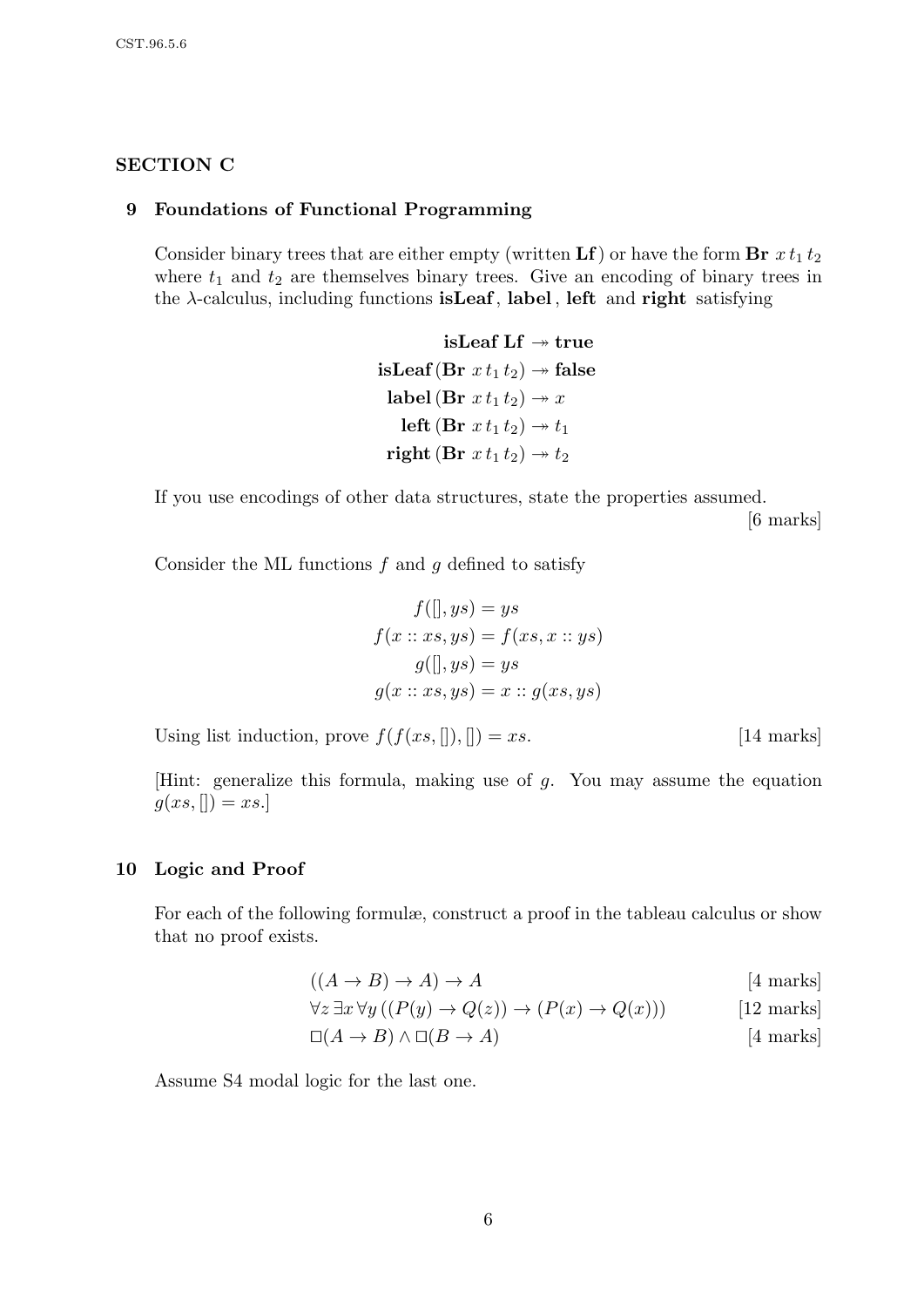#### 11 Complexity Theory

- (a) Show that the problem  $3$ -SAT is at least as hard to solve as n-SAT. [5 marks]
- (b) Show that the task of finding a minimum cost closed circuit in a weighted directed graph (a Travelling Salesman Problem of the minimization variety) is at least as hard as the Hamiltonian Circuit Problem. [5 marks]
- $(c)$  Show that the class NP-complete is contained in the class P-space. [5 marks]
- $(d)$  Show that the class P-space is contained in the class EXP-time. [5 marks]

In each case ensure that your answer makes it clear what the problems and classes involved are. Standard results do not need to be proved provided they are clearly stated.